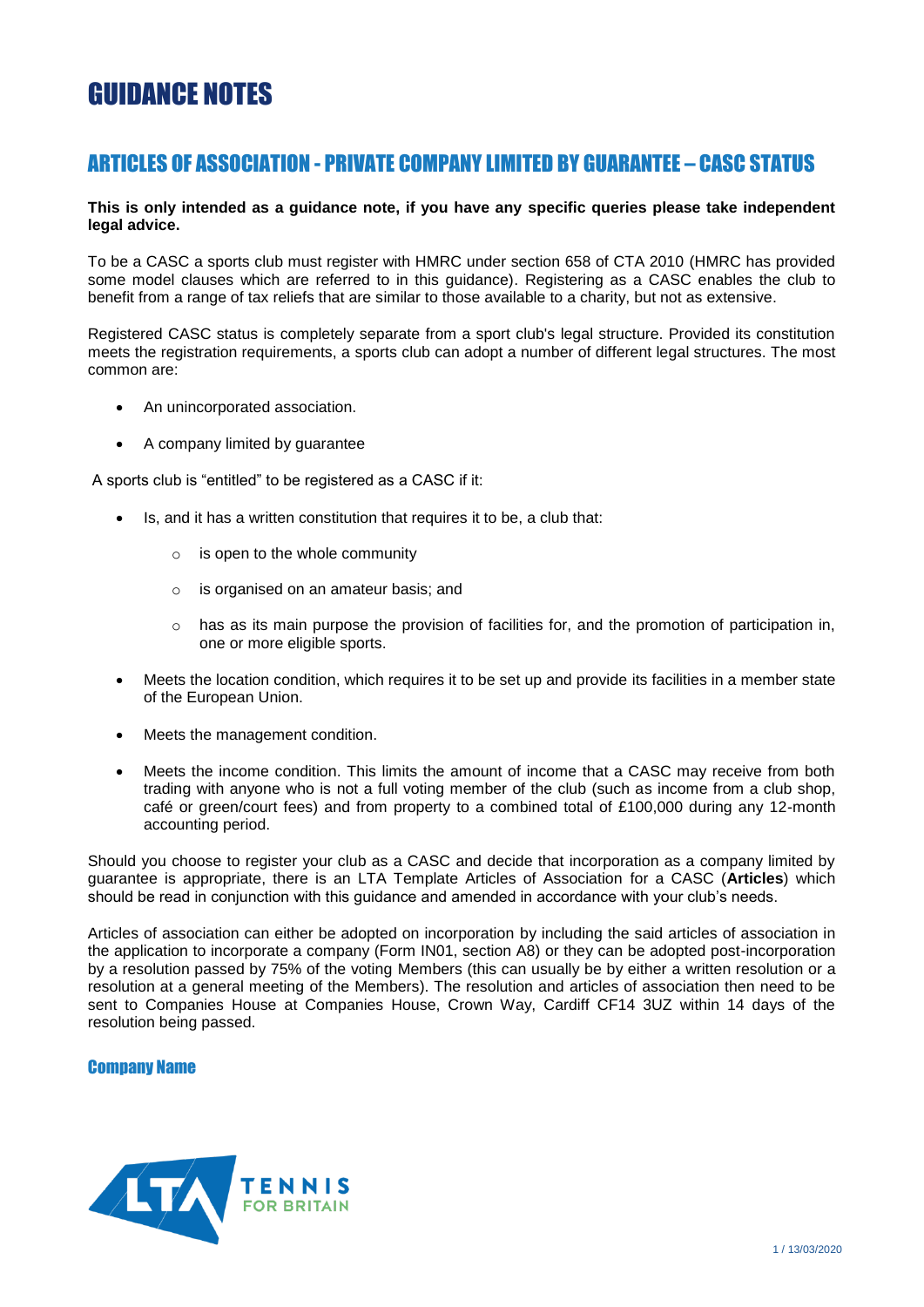Care should be taken in choosing a company name. There are restrictions on the choice of registered name that a company may adopt. It must also include the appropriate ending (for example, Limited, plc, c.i.c). The Registrar of Companies will refuse registration of any unacceptable name.

# Articles 2 and 3- Object & Powers

The objects and powers of a club set out the purpose of the club and its authority to pursue that purpose organisationally. Unless you specifically limit this in your Articles, the objects and powers are unlimited and the club can carry out any business activity.

The Sport England Code for Sports' Governance (**Code**) states that the club should have a clear purposewhy the organisation exists and the area of work it is involved with.

To qualify as a CASC the objects must demonstrate that the club will be open to the whole community without discrimination, non-profit making and provide its Members and their guests with only the ordinary benefits of an amateur sports club.

Ordinary benefits are defined to include any of the following:

*Providing sporting facilities.*

*Reasonably providing and maintaining club-owned sports equipment.*

*Providing suitably qualified coaches.*

*Providing, or reimbursing the costs of, coaching courses.*

*Providing insurance cover.*

*Providing of medical treatment.*

*Reimbursing reasonable travel expenses.*

*Reasonably providing post-match refreshments for players and match officials.*

*Selling or supplying food or drink as a social benefit that is incidental to the sporting purposes of the club. It is not therefore acceptable to supply food and drink generally as a benefit of Membership.*

Ordinary benefits has been extended to allow CASCs to pay:

- 1. Players up to £10,000 in a 12 month accounting period to play for the club.
- 2. More generous travel and subsistence expenses when participants attend away matches.

Article 2.1 is the model clause provided by HMRC to ensure the main purpose requirement is met, however, your club may wish to extend the objects by including objects as set out in Article 2.2.

The Articles should include the club's long term goals, what you want to achieve and how you want to achieve it. Please consider each of these and amend as necessary.

It is common practice to set out the powers which the club may exercise in pursuit of the objects in a separate Article, including a "blanket" power for the club to do anything that can be said to be in support of its objects, as long as it is legal.

However, unless the club is a charity, the club's ability and the powers of its directors to bind the club (by entering into contracts for example) will not be limited by the powers set out in this Article.

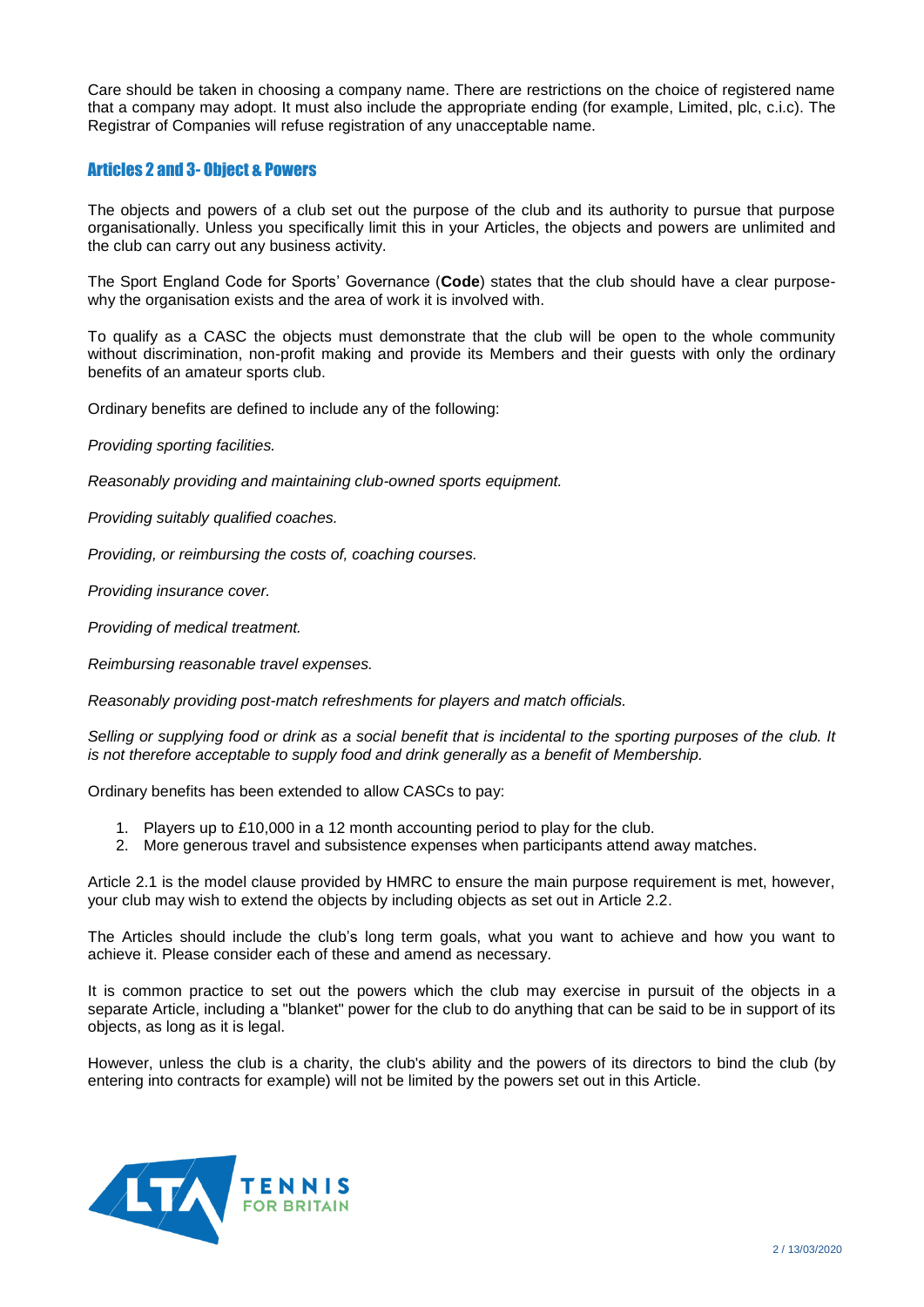Please consider each of these and amend as necessary.

# Article 4- Income

A limited company is allowed to distribute its profits to its Members provided there is nothing in its Articles to the contrary. However, to qualify as a CASC the Articles require:

- its income to be re-invested in the club;
- that dividends (or returns of capital) to its Members are prohibited; and
- all the assets that would otherwise be available to its Members generally on its winding up be applied for approved sporting or charitable purposes.

Article 4.1 is the model clause provided by HMRC to ensure qualification for CASC status.

# Article 5- Winding Up

On a winding up or dissolution of the club, this Article prevents any surplus assets that remain after all the club's debts and liabilities have been paid off from being distributed to Members. Such assets must be applied for approved sporting or charitable purposes to meet the CASC criteria.

Article 5.1 is the model clause provided by HMRC to ensure qualification for CASC status.

# Article 6- Guarantee

Members are liable to a company limited by guarantee, to the extent of their guarantees (usually a nominal amount, in the template Articles we have set this at £1 per member), but only if the club is wound up and a contribution is needed to enable its debts to be paid. This amount is not an asset of the club but should the club be wound up the Members will be required to pay this.

A company limited by guarantee must deliver a statement of guarantee under the legislation.

# Articles 7 to 23- Directors

The directors of the club (**Directors**) will owe the following statutory duties to the club:

- To act within powers:
- To promote the success of the club:
- To exercise independent judgment;
- To exercise reasonable care, skill and diligence;
- To avoid conflicts of interest:
- Not to accept benefits from third parties; and
- To declare an interest in a proposed transaction or arrangement.

The Directors will have control of the day to day running of the club, however, the Members can direct the Directors to take or refrain from taking specified action (as set out in Article 11).

# **Number and Composition of Directors**

Legislation provides that your club must have at least one Director who is a human being and not a company.

Please consider the minimum number of Directors required by your club. We would recommend you do not set this number too high as you will need to find volunteers to act as Directors and if you do not meet the

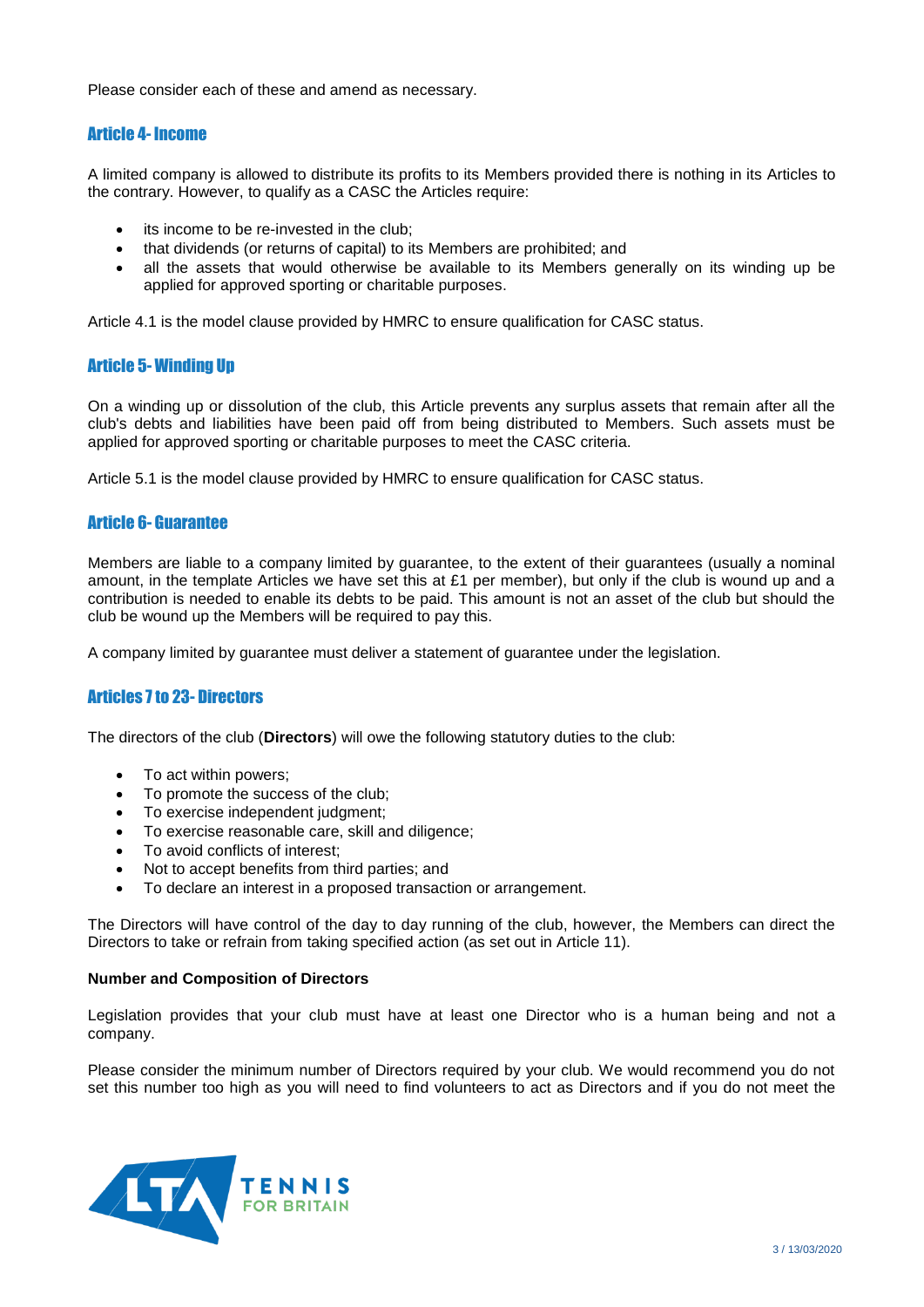minimum number the club will be unable to take any decisions. We would recommend between 3 and 8 Directors.

Each club will be slightly different but it would be normal to specify which positions sit on the board of Directors. The template Articles include a Chair, Treasurer and a number of Independent Non-Executive Directors. Please amend as necessary.

The Code requires that at least three of the Directors must be unrelated or non-cohabiting.

# **Appointing Directors**

The template Articles require the club (i.e. the Members) to appoint the Directors. The Code requires that in deciding who sits on its board of Directors the club considers the skills and diversity required.

To qualify as a CASC the Directors must meet HMRC's fit and proper test.

#### **Retirement of Directors**

The Code states that Directors should be subject to regular election and ideally should serve no more than 9 years.

Please consider how long a Director should hold office and how many terms he or she can serve. You should allow Directors a chance to settle into the role and an opportunity to make a change before they are subject to re-election and it is common to see terms of 2 or 3 years. Please amend as appropriate.

#### **Directors' delegation**

Please consider whether the Directors should be able to delegate their powers as they see fit. The club may want to establish committees for example safeguarding and disciplinary committees.

Please remove Article 12 and 13 if the Directors should not be able to delegate and remove Article 14 if the Directors should be able to delegate.

# **Calling a Director's Meeting**

The Code requires regular meetings (at least four times a year) decisions of which should be recorded. Please consider the minimum number of times a year the Directors of your club should meet and amend accordingly.

Please consider how much notice of a meeting the Directors should be given.

# **Quorum for Directors' Meeting**

The quorum of a meeting relates to how many Directors must be in attendance (this can be in person/on the telephone/over skype) for the board of directors to be able to make decisions.

The Article provides for a quorum of 50% of appointed directors being at least two eligible directors but this can be increased at your option.

# **Chairman and Casting Vote**

The Directors can appoint a Director to chair the director meetings.

Please consider whether the chairman of a Directors' meeting should be entitled to a casting vote should the voting for and against be equal. By giving a chair a casting vote it allows the club to move forward but does give one individual more power.

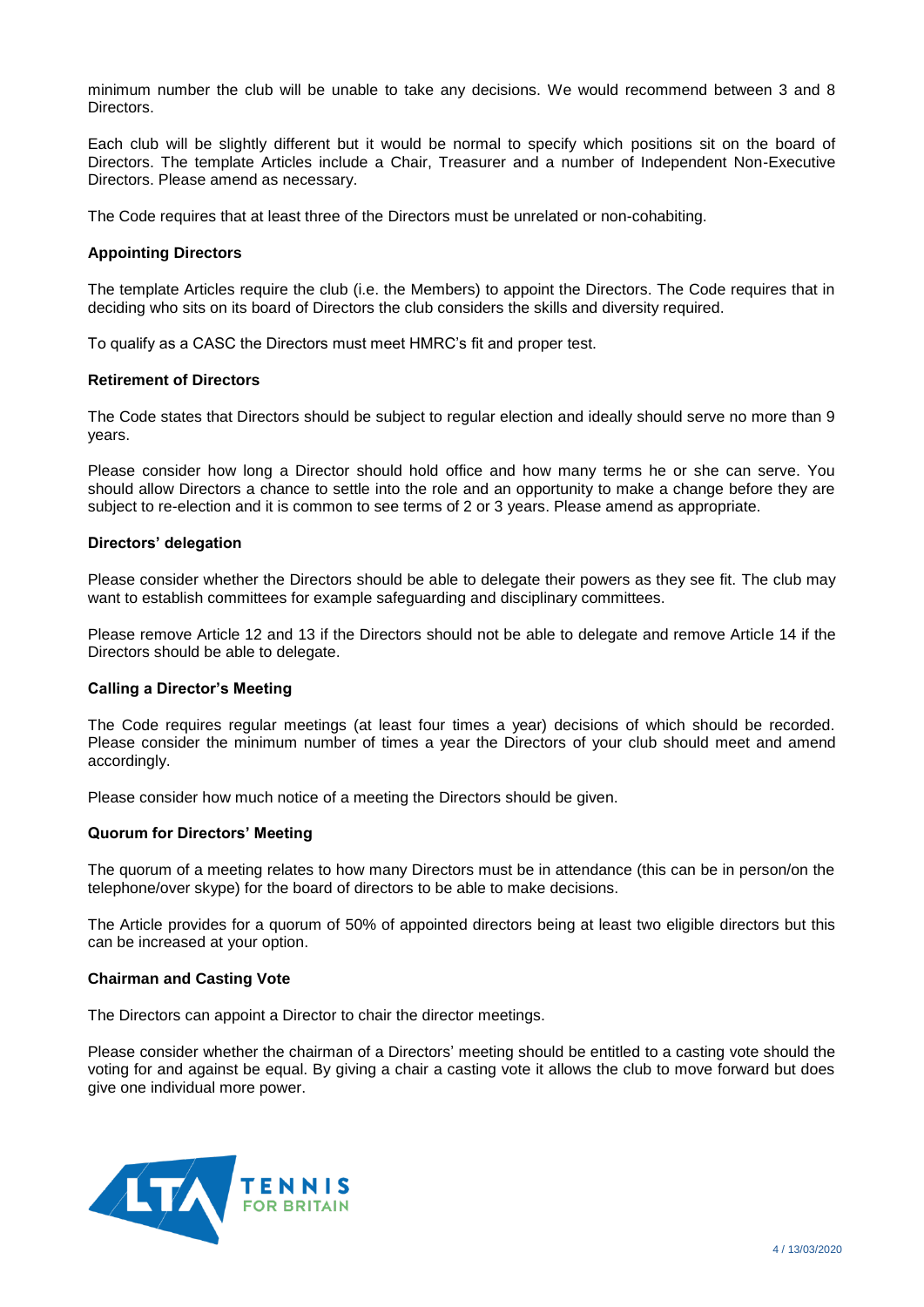# **Directors' Conflicts of Interest**

The Code requires conflicts of interest are recognised, managed by the chair and recorded.

# Article 24- Secretary

A private company is not required to have a company secretary. Usually a company secretary will deal with the company's administrative tasks.

# Articles 25 to 28- Members

# **Membership**

You need to decide who will be entitled to be a Member of your tennis club. For companies limited by guarantee without a share capital, Membership does not depend on a holding of shares. Members must agree to become a Member of the club and have their names entered in the register of Members.

This Article provides that no person shall become a Member of the club unless he or she has completed an application form in the form approved by the Directors.

To qualify as a CASC the application process adopted by the Directors must be open and nondiscriminatory. Article 25.1 is the model clause provided by HMRC to ensure qualification for CASC status.

The Code seeks to promote greater diversity and an inclusive approach. Your club should take all reasonable steps to ensure you are accessible and non-discriminatory to all sections of the community.

Sometimes, the Directors may wish to establish different classes of Members to provide for different categories of Member. For example, a club may have junior or associate Member who may pay a lesser subscription price. Included here would be a definition of the various categories of Membership.

To qualify as a CASC all Members must have the right to vote and we have therefore included a restriction on the Directors able to create a class of Members that are non-voting.

Members have various rights which are set out in both statute and in the Articles. These rights, amongst other things, enable the Members to censure decisions of the directors and, ultimately, to remove them from office. The vast majority of the Members' statutory rights cannot be limited or removed by the Articles.

Rules and by-laws in addition to the Articles may prescribe the rights and obligations of the Members or classes of Membership.

In this section the club should include the costs of the Membership categories, how and when it should be paid to the club and the processes for joining the club as a Member.

To qualify as a CASC there is a limit set on the fees and other costs that a club can charge its Members:

- The maximum costs associated with Membership of a CASC are set at £520 a year (£10 a week).
- A club can charge more than this, subject to an upper Membership fee limit of £1,612 a year (£31 a week). However, it must make special arrangements to ensure that those who are unable to afford such fees can participate fully in the club's sporting activities for no more than £520 a year.

To qualify as a CASC your club cannot have more than 50% of its Members as social Members (i.e. not participating in tennis).

# **Transfer of Membership**

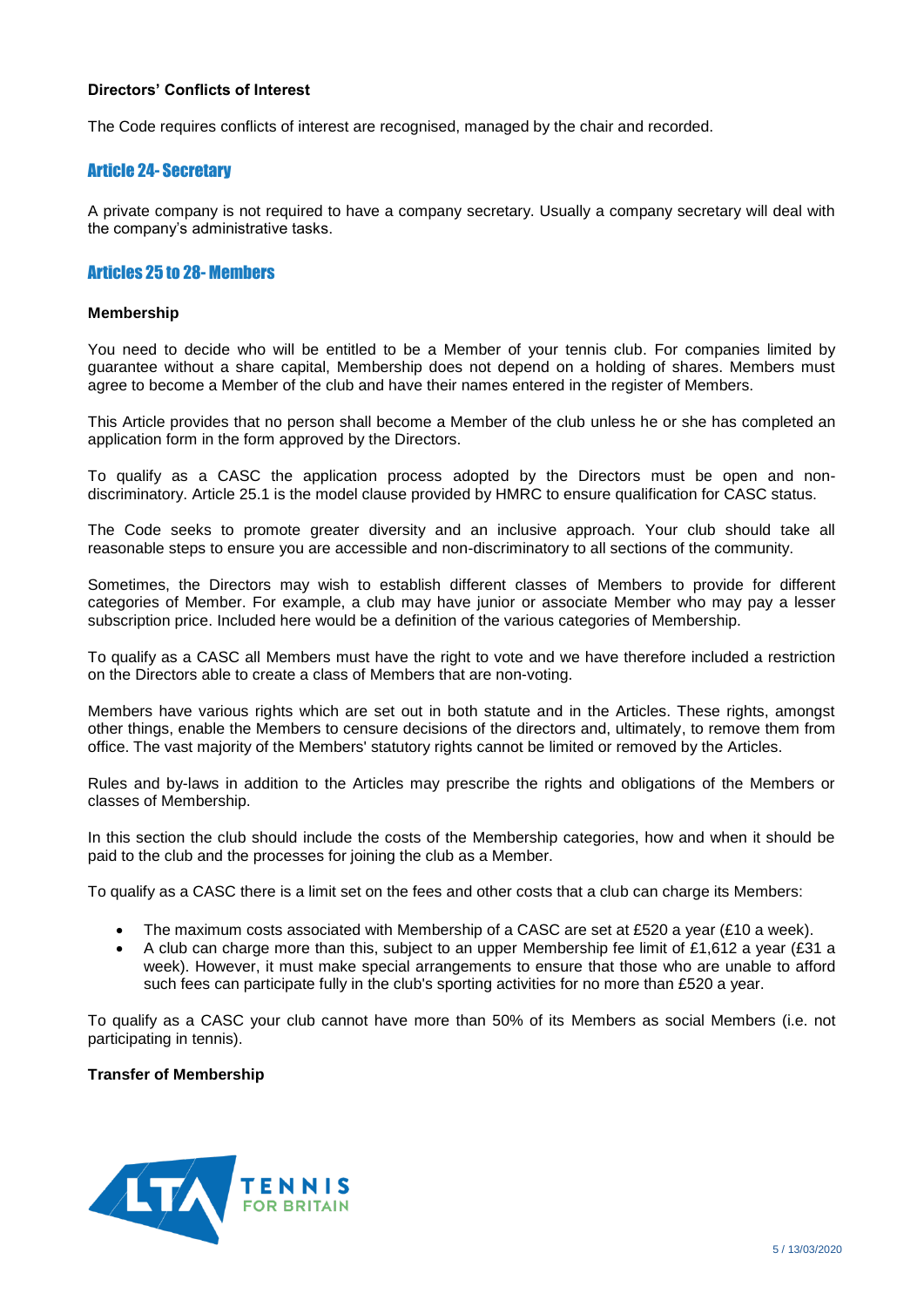Please consider whether you wish Members to be able to transfer their Membership. It would be unusual for a club to allow the transfer of Membership.

If Membership is transferable, delete Article 27. If Membership is not transferable, delete Article 26.

# **Expulsion of Members**

It is sensible in this section to include when someone ceases to be a Member or has his or her Membership withdrawn.

The Article refers to the club's disciplinary procedure, we would expect to see this in the Rules. This can be included here, however, it will be easier to amend and update if it is dealt with separately.

A Member facing expulsion is entitled to make representations in writing or in person as to why his or her Membership should not be terminated. The Members have to consider his or her views before coming to a decision. Once the Members have come to their decision there is no further right of appeal.

The Article provides that an expelled Member will remain liable to pay any sums owed by him or her.

# Articles 29 to 45- Decision Making by Members

# **Resolutions**

In accordance with company law, there are a number of matters which the Directors are unable to action without the approval of the Members including but not limited to:

- adopting new articles of association;
- approval of loans to Directors;
- ratification of acts by Directors; and
- approval of agreement for transfer of non-cash asset.

These matters are approved by either ordinary resolutions or special resolutions passed at a general meeting or by a written resolution.

# **Please seek independent legal advice for more information regarding what resolutions are required.**

# **AGM**

You may wish to include in the Articles a requirement to hold a general meeting at least once a year. This is usually a good opportunity for the Directors to present the financial accounts to the Members and give Members an opportunity to discuss the plans for the Club.

# **Persons entitled to receive notice of meetings**

To qualify as a CASC all Members must be full Members with voting rights. This Article therefore states that all Members have the right to receive notice of general meetings.

Other persons might include:

- LTA representative;
- Umpire;
- Any representatives of tournaments you participate in.

# **Quorum for general meetings**